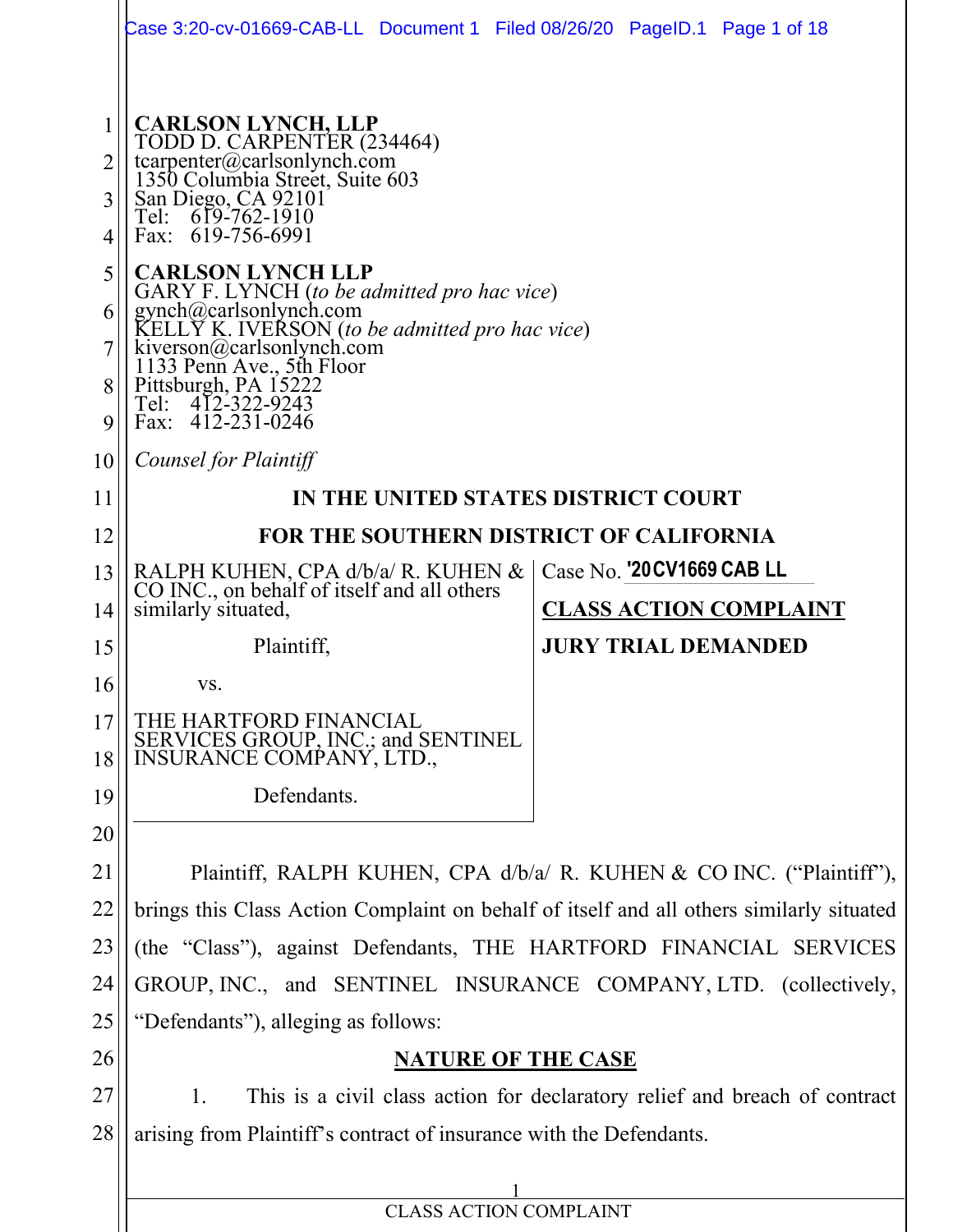2. At the direction of local, state, and/or federal authorities, and/or due to the COVID-19 public health emergency, Plaintiff was forced to temporarily close its business beginning on March 20, 2020, causing an interruption to and loss of Plaintiff's business income.

3. Plaintiff and the Class purchased and paid for an "all-risk" Commercial Property Coverage insurance policy from Defendants, which provides broad property insurance coverage for all non-excluded, lost business income, including the losses asserted herein.

4. Plaintiff submitted timely notice of its claim to Defendants, but Defendants have refused to provide the purchased coverage to its insured, and have denied Plaintiff's claim for benefits under the policy.

5. Defendants have similarly refused to, or will refuse to, honor their obligations under the "all-risk" policy(ies) purchased by Plaintiff and the other members of the putative Class of insureds.

### **PARTIES**

6. Plaintiff, RALPH KUHEN, CPA d/b/a/ R. KUHEN & CO INC. is an accounting firm incorporated under the laws of the State of California, and is a citizen of California. Plaintiff maintains its principal office location at 4440 Von Karman Avenue, Suite 150, Newport Beach, California 92660 (the "Covered Property").

7. Defendant, HARTFORD FINANCIAL SERVICES GROUP, INC. is a Delaware corporation with its principal place of business in Hartford, Connecticut, and is a citizen of Connecticut. It owns subsidiaries, directly and indirectly, that issue, *inter alia*, commercial property insurance.

27 28 8. Defendant, SENTINEL INSURANCE COMPANY, LTD., is a Connecticut corporation with its principal place of business in Hartford, Connecticut, and is a citizen of Connecticut. It is a subsidiary of HARTFORD FINANCIAL SERVICES GROUP, INC. and a member of The Hartford group of insurance companies.

#### 2 CLASS ACTION COMPLAINT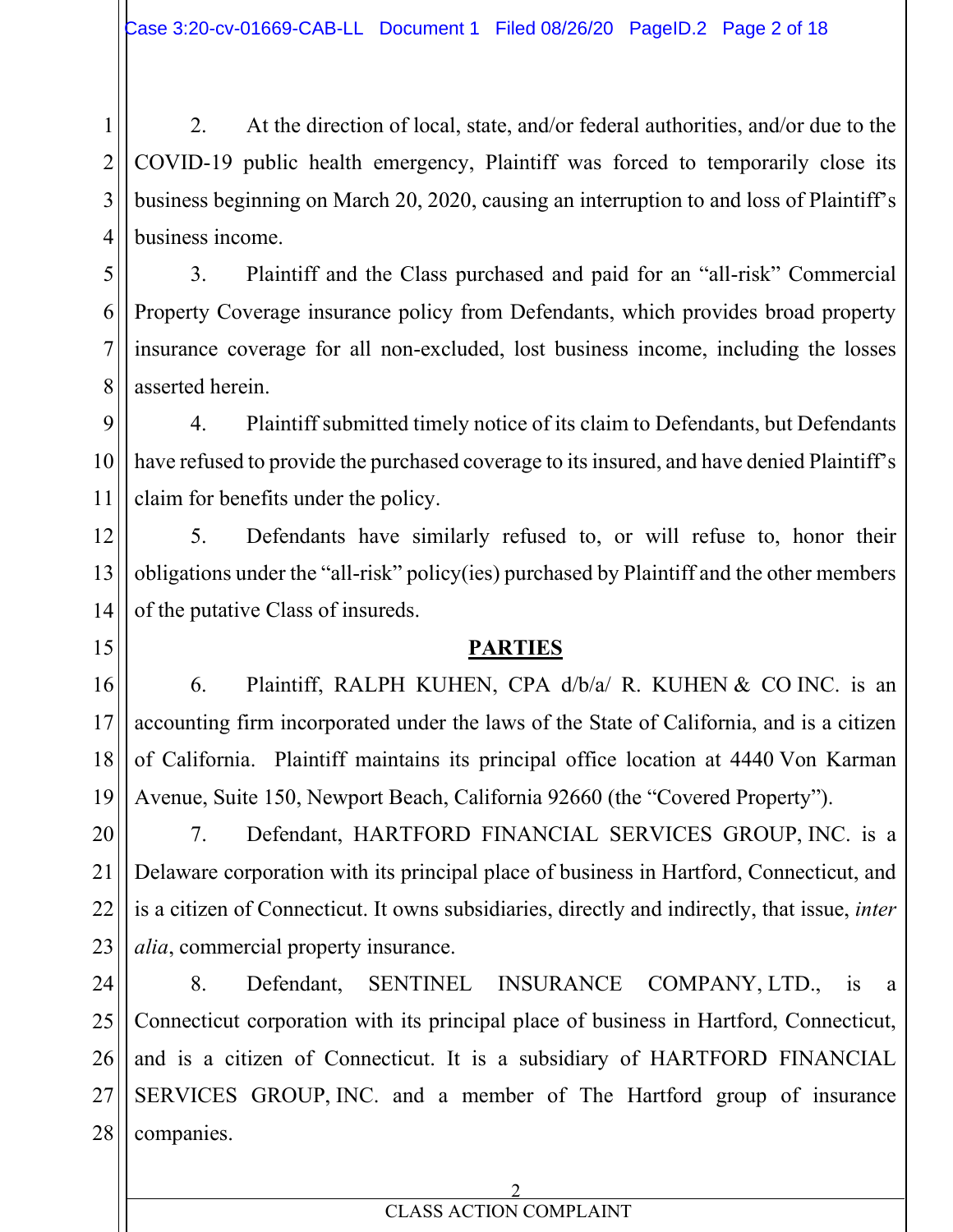### **JURISDICTION**

9. This court has subject matter jurisdiction over this action pursuant to 28 U.S.C. § 1332(d), the Class Action Fairness Act, which affords federal courts with original jurisdiction over cases where any member of the plaintiff class is a citizen of a state different from any defendant (*i.e.,* so-called "minimum diversity of citizenship,") and where the amount in controversy exceeds \$5,000,000, exclusive of interest and costs. Here, there exists minimal diversity of citizenship because Plaintiff (and some members of the Class) and Defendants are citizens of different states, and the aggregated claims of the putative Class members exceed \$5,000,000, exclusive of interest and costs.

10. The Court has personal jurisdiction over Defendants because at all relevant times they have engaged in substantial business activities in California. Defendants have, at all relevant times, transacted, solicited, and conducted business in California through its employees, agents, and/or sales representatives, and derived substantial revenue from such business in California.

11. Venue is proper in this district pursuant to 28 U.S.C. § 1391(b)(2) because a substantial part of the events or omissions giving rise to the claim occurred, or a substantial part of property that is the subject of the action is situated, in this district.

## **FACTUAL BACKGROUND**

# **Plaintiff Purchased an "All-Risk" Policy of Property Insurance That Broadly Provides Coverage for Loss of Business Income, Among Other Things**

12. Plaintiff purchased a contract of insurance from Defendants, whereby Plaintiff agreed to make payments (in the form of premiums) to Defendants in exchange for Defendants' promise to indemnify Plaintiff for losses at the Covered Property, including, but not limited to, business income losses.

25 26 27 13. Plaintiff's contract of insurance with Defendants bears Policy Number 51SBAIA5178SC (the "Policy") and is effective for the period of March 1, 2020 to March 1, 2021 (the "Policy Term"). The Policy is attached hereto as **Exhibit A**.

28

1

2

3

4

5

6

7

8

9

10

11

12

13

14

15

16

17

18

19

20

21

22

23

24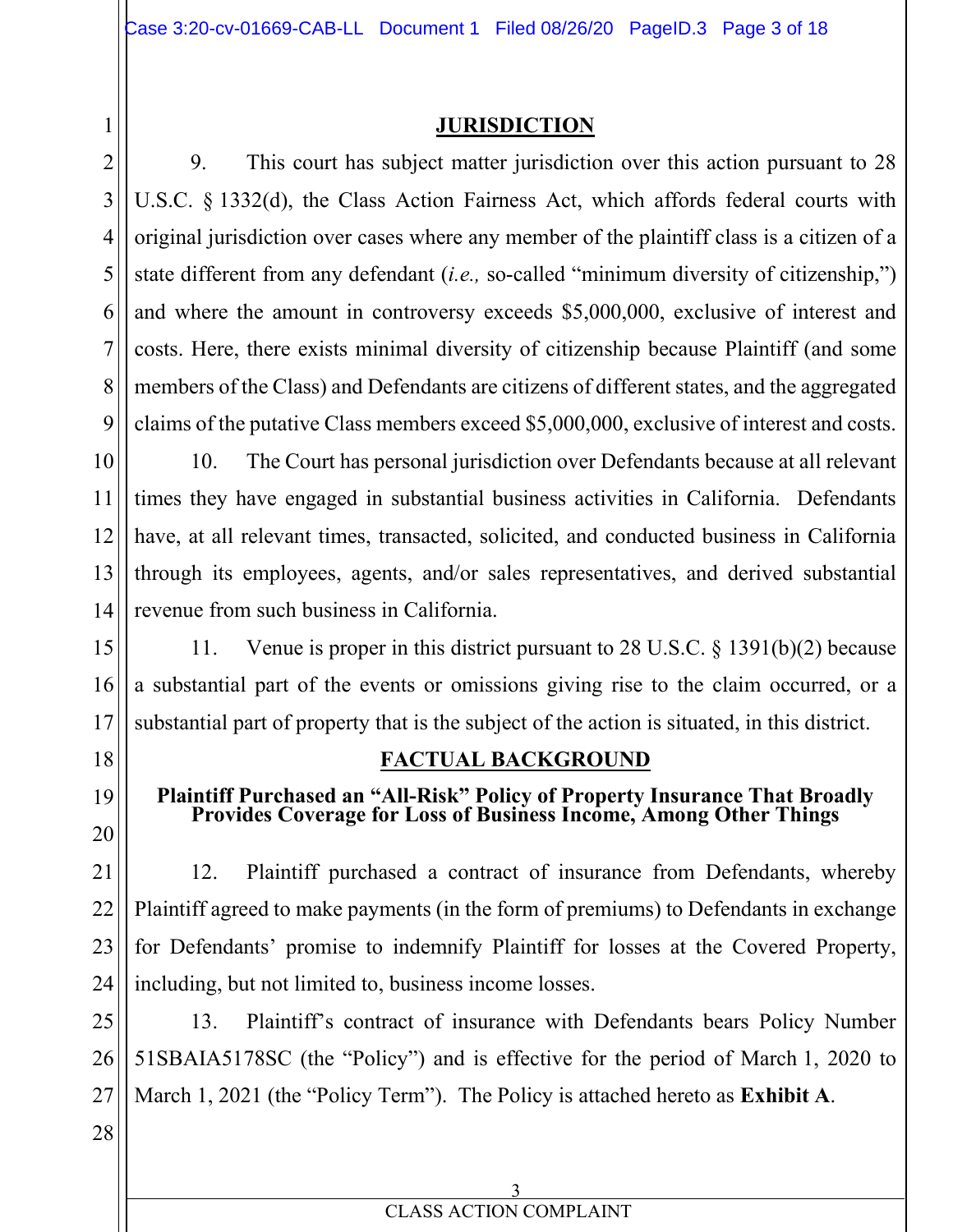1 2 14. Plaintiff paid all premiums owed to Defendants under the Policy, and Defendants accepted all such premiums from Plaintiff.

3

11

12

15. The Policy is a form policy issued by Defendants.

4 5 16. The Policy is an "all-risk" policy, which provides the broadest property insurance coverage available.

6 7 8 17. The Policy provides coverage for "direct physical loss of or physical damage to Covered Property at the premises described in the Declarations . . . caused by or resulting from a Covered Cause of Loss."

9 10 18. The premises described in the Declarations of the Policy is the Covered Property.

19. The Policy defines "Covered Cause of Loss" as "RISKS OF DIRECT PHYSICAL LOSS unless the loss is: a. Excluded . . . or Limited [under the Policy]."

13 14 20. The Policy does not define the phrase "direct physical loss of or physical damage to."

15 16 17 18 21. However, the use of the disjunctive "or" in the phrase "direct physical loss of or physical damage to" means that coverage is triggered if either a physical loss of property or physical damage to property occurs. The concepts are separate and distinct and cannot be conflated.

19 20 21 22 22. Physical loss of, or physical damage to, property may be reasonably interpreted to occur when a covered cause of loss threatens or renders property unusable or unsuitable for its intended purpose or unsafe for ordinary human occupancy and/or continued use.

23 24 23. The Policy provides Plaintiff with, *inter alia*, various business income and extra expense coverages during the Policy Term.

25 26 27 28 24. Under the Policy, Defendants agree to pay for the actual loss of Business Income sustained due to the necessary suspension of operations during the period of restoration. "The suspension must be caused by direct physical loss of or physical damage to property at the 'scheduled premises . . . .'" The Policy describes the scheduled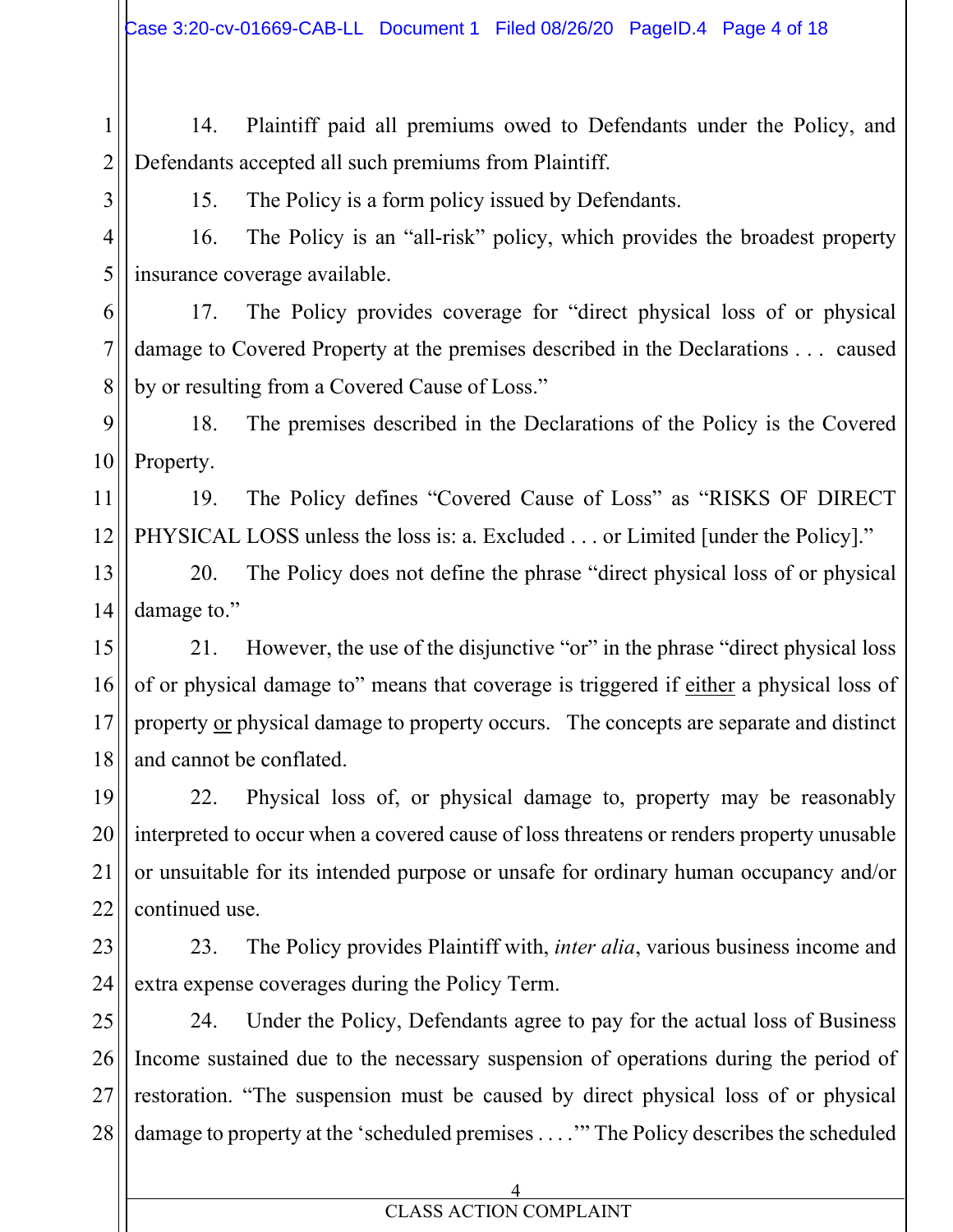3

4

5

6

7

8

9

10

11

12

13

15

17

18

19

20

21

22

1 2 premises as "4440 Von Karman Avenue, Suite 150, Newport Beach, California 92660," the Covered Property.

25. Additional coverage is provided under the Policy for business income losses resulting from an "order of a civil authority" which prohibits access to the Covered Property, related to a "Covered Cause of Loss" at property in the immediate area of the Covered Property.

26. The Policy also provides coverage for "actual loss of Business Income you sustain due to direct physical loss or physical damage at the premises of a dependent property caused by or resulting from a Covered Cause of Loss." Dependent property is defined as "property owned, leased or operated by others whom you depend on to: a) Deliver materials or services to you . . . b) Accept your products or services; c) Manufacture your products for delivery to your customers under contract of sale; or d) Attract customers to your business premises."

14 16 27. Members of the Class also purchased a policy of insurance from Defendants providing for the same business income loss coverage and using the same form policy provisions.

## **In Response to Covid-19, California and Other State Governments Issue Sweeping Orders Shutting Down "Non-Essential" Businesses**

28. COVID-19 has spread, and continues to spread, rapidly across the United States and has been declared a public health emergency of international concern by the World Health Organization. *See* https://www.health.harvard.edu/diseases-andconditions/coronavirus-resource-center (last accessed May 6, 2020).

23 24 25 26 29. COVID-19 is highly contagious and can be spread exponentially in the community by persons who are symptomatic, asymptomatic or pre-symptomatic. In addition to transmission through airborne respiratory droplets, the COVID-19 virus can physically attach to and stay on surfaces of objects or materials for many days.

27 28 30. According to a study published in *The New England Journal of Medicine*, COVID-19 is widely accepted as a cause of real physical loss and damage. It remains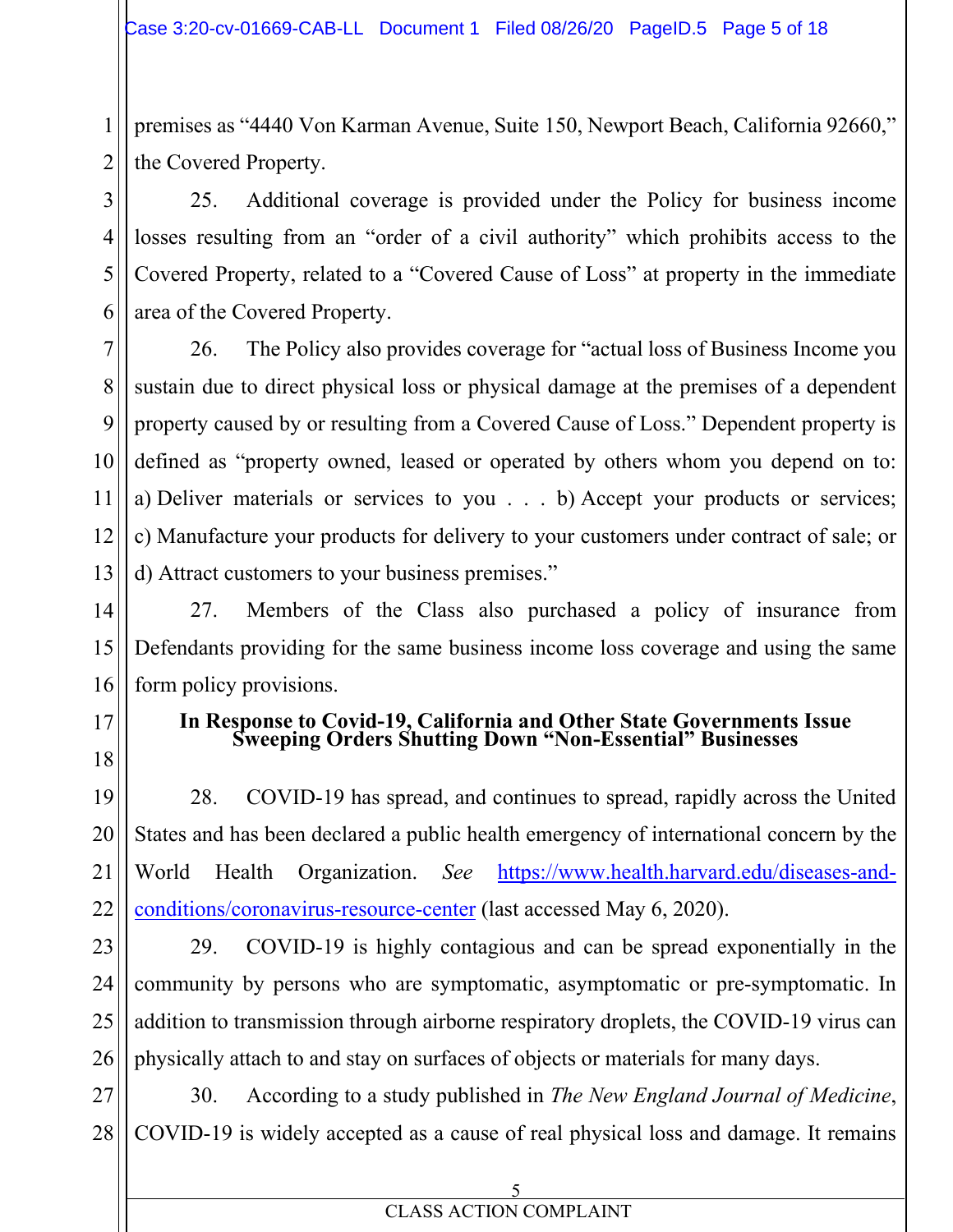1 2 3 4 stable and transmittable in aerosols for up to three hours, and on surfaces for up to four hours on copper, up to 24 hours on cardboard and up to two to three days on plastic and stainless steel. *See* https://www.nih.gov/news-events/news-releases/new-coronavirusstable-hours-surfaces (last accessed May 6, 2020).

5

6

7

8

9

11

19

20

21

22

23

31. Another study, published in the *Journal of Hospital Infection*, found: "Human coronaviruses can remain infectious on inanimate surfaces at room temperature for up to 9 days. At a temperature of 30°C or more the duration of persistence is shorter." *See* https://www.inverse.com/science/coronavirus-4-studies-explain-how-covid-19 sticks-to-surfaces (last accessed May 6, 2020).

10 32. In response to the COVID-19 pandemic, on March 4, 2020, California Governor, Gavin Newsom, declared a State of Emergency for California.<sup>1</sup>

12 13 14 15 16 17 33. On March 19, 2020, the State Public Health Officer and Director of the California Department of Public Heath, Sonia Angell, issued an Order of the State Public Health Officer mandating that "all individuals living in the State of California to stay at home or at their place of residence . . . ." The Order provided exceptions that allowed certain businesses to remain operational during this time. Plaintiff's business was not one of them. $<sup>2</sup>$ </sup>

18 34. On March 19, 2020, Governor Newsom issued a statewide stay-at-home order,<sup>3</sup> which incorporated Public Health Officer Angell's Order.

35. On May 7, 2020, Governor Newsom issued an order<sup>4</sup> permitting a gradual statewide movement from Stage 1 to Stage 2, which entails a slow reopening of the State

24 25 <sup>1</sup> https://www.gov.ca.gov/wp-content/uploads/2020/03/3.4.20-Coronavirus-SOE-Procl amation.pdf (last accessed July 6, 2020).

<sup>26</sup> <sup>2</sup> https://www.cdph.ca.gov/Programs/CID/DCDC/CDPH%20Document%20Library/C OVID-19/Health%20Order%203.19.2020.pdf

<sup>27</sup> <sup>3</sup> *See* https://www.gov.ca.gov/wp-content/uploads/2020/03/3.19.20-attested-EO-N-33-<br>20-COVID-19-HEALTH-ORDER.pdf (last accessed July 6, 2020).

<sup>28</sup> <sup>4</sup> *See* https://www.cdph.ca.gov/Programs/CID/DCDC/CDPH%20Document%20Libra ry/COVID-19/SHO%20Order%205-7-2020.pdf (last accessed July 6, 2020).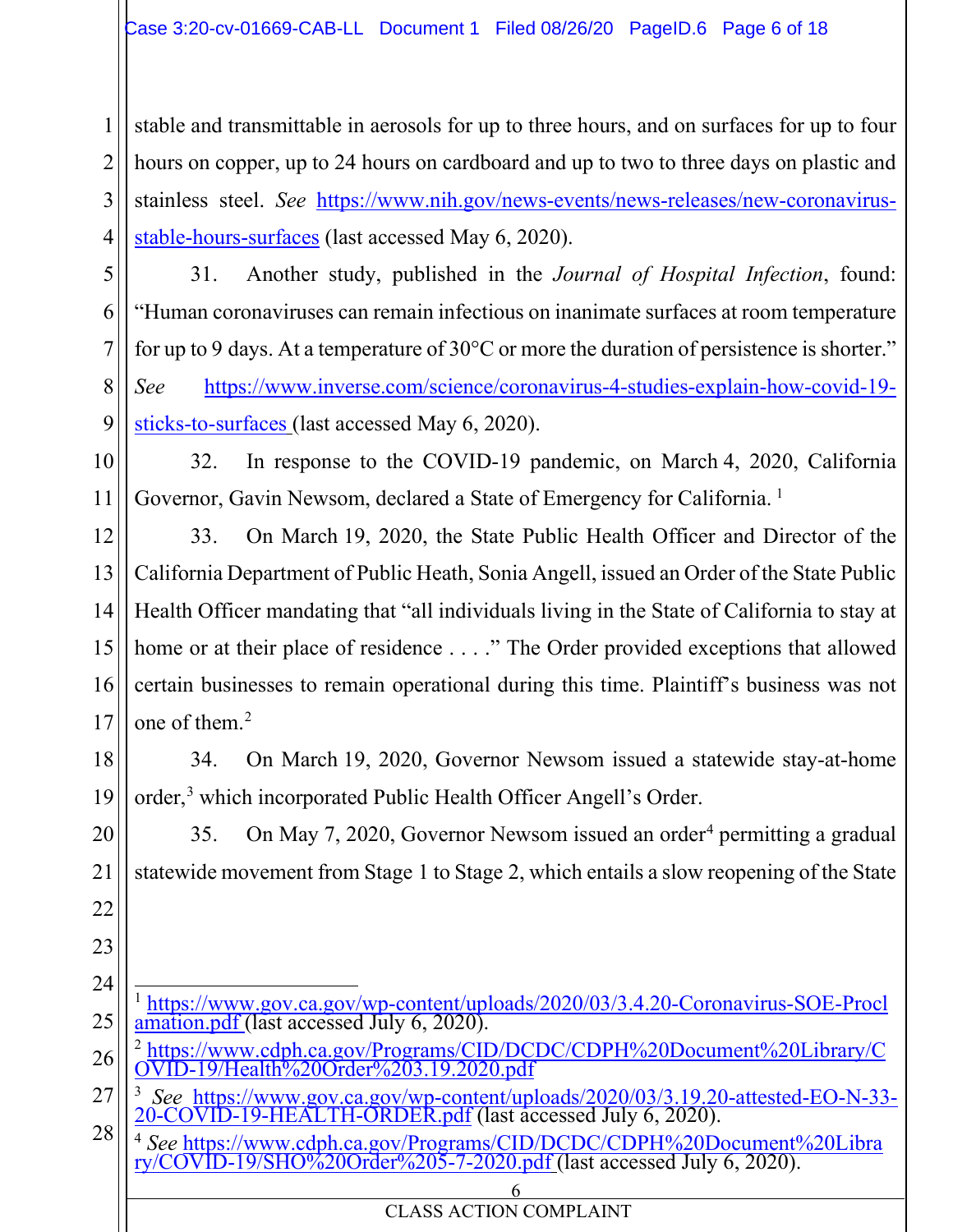of California on a county by county basis.<sup>5</sup> Orange County, where Plaintiff's business is located, moved to Stage 2 on May 23, 2020.<sup>6</sup>

36. In Stage 2, offices such as Plaintiff's were allowed to open, but only "when telework not possible."7

37. In response to the Orders provided by Governor Newson and Public Health Officer Angell, non-essential businesses, such as Plaintiff's, were closed.

38. The State of California is continuing to operate under a stay-at-home order, and is currently in Stage 2 of re-opening, with plans on gradually opening more businesses across the state over time to minimize the spread of COVID-19.

10 11 12 39. Most other states, including those in which the putative Class members reside and/or do business, have issued similar compulsory shut-down orders for "nonessential" businesses, or businesses deemed not to be "life sustaining."

13 14 15 16 17 40. The closure of all non-essential and non-life-sustaining businesses evidences an awareness on the part of both state and local governments that COVID-19 causes loss of or damage to property. This is particularly true in places where in person business is conducted, as the contact and interaction necessarily incident to such businesses causes a heightened risk of the property becoming contaminated.

18 20 41. For example, a New York City Executive Order entered on March 16, 2020, specifically acknowledged that: "[COVID-19] physically is causing property loss and damage." *See* https://www1.nyc.gov/assets/home/downloads/pdf/executiveorders/2020/eeo-100.pdf (last accessed May 6, 2020).

22 23 24 42. Similarly, in a March 16, 2020 proclamation, the City of New Orleans acknowledged COVID-19's "propensity to attach to surfaces for prolonged periods of time, thereby spreading from surface to person and causing property loss and damage in

25 26

19

21

1

2

3

4

5

6

7

8

<sup>27</sup> <sup>5</sup> *See* https://www.gov.ca.gov/wp-content/uploads/2020/05/5.4.20-Update-on-Californi as-Pandemic-Roadmap.pdf (last accessed July 6, 2020).

<sup>28</sup> <sup>6</sup> https://spectrumnews1.com/ca/la-west/health/2020/05/24/orange-county-moves-forw ard-with-phase-2-of-reopening <sup>7</sup> https://covid19.ca.gov/roadmap/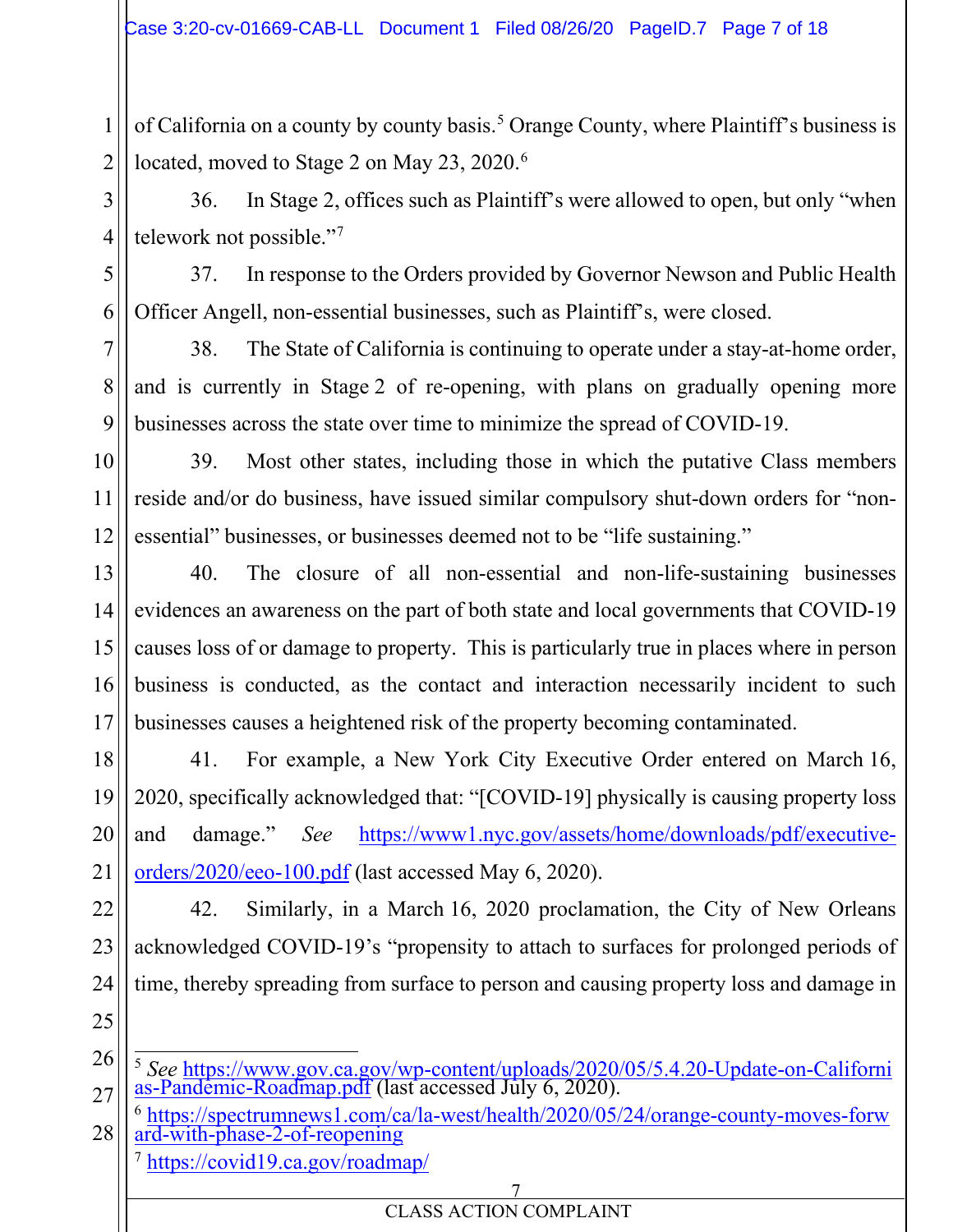### Case 3:20-cv-01669-CAB-LL Document 1 Filed 08/26/20 PageID.8 Page 8 of 18

1 2 3 4 5 6 7 8  $\overline{Q}$ 10 11 12 13 14 15 16 17 18 19 20 21 22 23 24 25 26 27 28 8 certain circumstances." *See* https://nola.gov/mayor/executive-orders/emergencydeclarations/03162020-mayoral-proclamation-to-promulgate-emergency-orders-during -the-state-of-emergency-due-to-co/ (last accessed May 6, 2020). 43. In upholding the Governor of Pennsylvania's Proclamation of a state-wide disaster and the Executive Orders mandating the closure of businesses within Pennsylvania, the Pennsylvania Supreme Court noted the significant risk of the spread of the COVID-19 virus, even in locations where the disease has not been detected: Covid-19 does not spread because the virus is "at" a particular location.<br>Instead it spreads because of person-to-person contact, as it has an incubation<br>period of up to fourteen days and that one in four carriers of the v asymptomatic. Respondents' Brief at 4 (citing Coronavirus Disease 2019, "Symptoms," CDC, https://www.cdc.gov/coronavirus/2019-ncov/symptoms -testing/symptoms.html (last accessed 4/9/2020)). The virus can live on surfaces for up to four days and can remain in the air within confined areas and structures. *Id.* (citing National Institutes of Health, "Study suggests new coronavirus may remain on surfaces for days," (Mar. 27, 2020) ht https://www.nihigov/news-events/nih-surfaces-days (last accessed 4/9/2020) and Joshua<br>coronavirus-may-remain-surfaces-days (last accessed 4/9/2020) and Joshua<br>Rabinowitz and Caroline Bartman, "These Coronavirus Exposures M https://www.nytimes.com/2020/04/01/opinion/coronavirus-viral-dose.html). *Friends of DeVito v. Wolf*, 227 A. 3d 872, 891 (Pa. 2020). 44. Because the COVID-19 virus can survive on surfaces for up to fourteen days, the Pennsylvania Supreme Court ultimately concluded that "any location . . . where two or more people can congregate is within the disaster area." 45. Further, the World Health Organization ("WHO") has indicated that airborne transmission, "particularly in specific indoor locations, such as crowded and inadequately ventilated spaces" poses a significant risk.<sup>8</sup> 46. The CDC has warned that exposure to an individual with COVID-19 for fifteen minutes or more, or close contact within six feet of distance, is enough to justify a personal quarantine.<sup>9</sup> <sup>8</sup> https://apnews.com/648feb226473f9841920abd6ffb004c7 <sup>9</sup> https://www.cdc.gov/coronavirus/2019-ncov/php/public-health-recommendations.html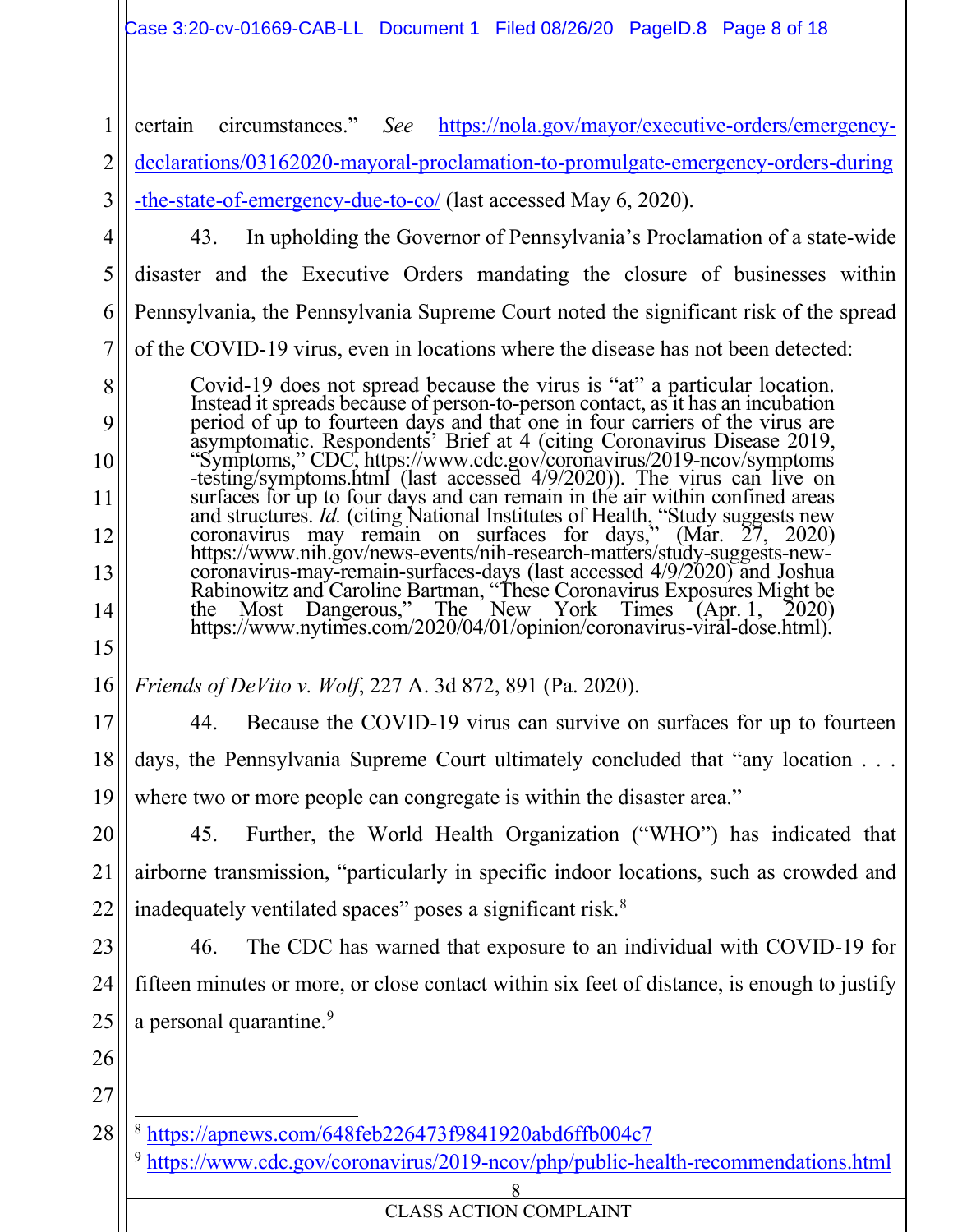47. Experts believe that "a second wave" of COVID-19 cases will occur in the fall and winter of 2020, coinciding with the flu season. As Dr. Robert Glatter, emergency physician at Lenox Hill Hospital in New York City stated: "[the second wave] will likely be worse than the initial wave we experienced this spring."<sup>10</sup>

48. Plaintiff has incurred, and continues to incur, among other things, a substantial loss of business income and additional expenses covered under the Policy.

# **Plaintiff Submits a Claim Under Its "All-Risk" Policy, and Defendants Wrongly Fail and Refuse To Honor Its Obligations Respecting Same**

49. As a result of the orders, guidance and protocols issued by the Governor of California, Public Health Officer, the CDC and the WHO relating to the Plaintiff's business (collectively the "**Mandated Shutdown Rules"**), the Covered Property effectively closed on March 20, 2020, and has not been able to fully open since that time.

50. Plaintiff has incurred, and continues to incur, among other things, a substantial loss of business income, including additional expenses covered under the Policy due to the constraints of the Mandated Shutdown Rules.

51. On or about August 10, 2020, Plaintiff provided notice to Defendants of its claim for the interruption to its business.

52. Defendants responded to Plaintiff with a letter, dated August 11, 2020 (attached hereto as **Exhibit B**), indicating, "the coronavirus did not cause property damage at your place of business or in the immediate area . . . ." Further, Defendants state "[e]ven if the virus did cause damage, it is excluded from the policy, and the limited coverage available for losses caused by virus does not apply to the facts of your loss."

# **Contrary To Defendants' Position, Plaintiff's Losses Arise From Direct Physical Loss Or Damage**

25 26 53. Plaintiff's Covered Property suffered direct physical loss or physical damage due to the Mandated Shutdown Rules requiring Plaintiff to discontinue its

27

28

1

2

3

4

5

6

7

8

9

10

11

12

13

14

15

16

17

18

19

20

21

22

23

24

<sup>10</sup> https://www.healthline.com/health-news/what-a-covid-19-wave-in-the-fall-could-look -like#Educated-guesses-about-the-future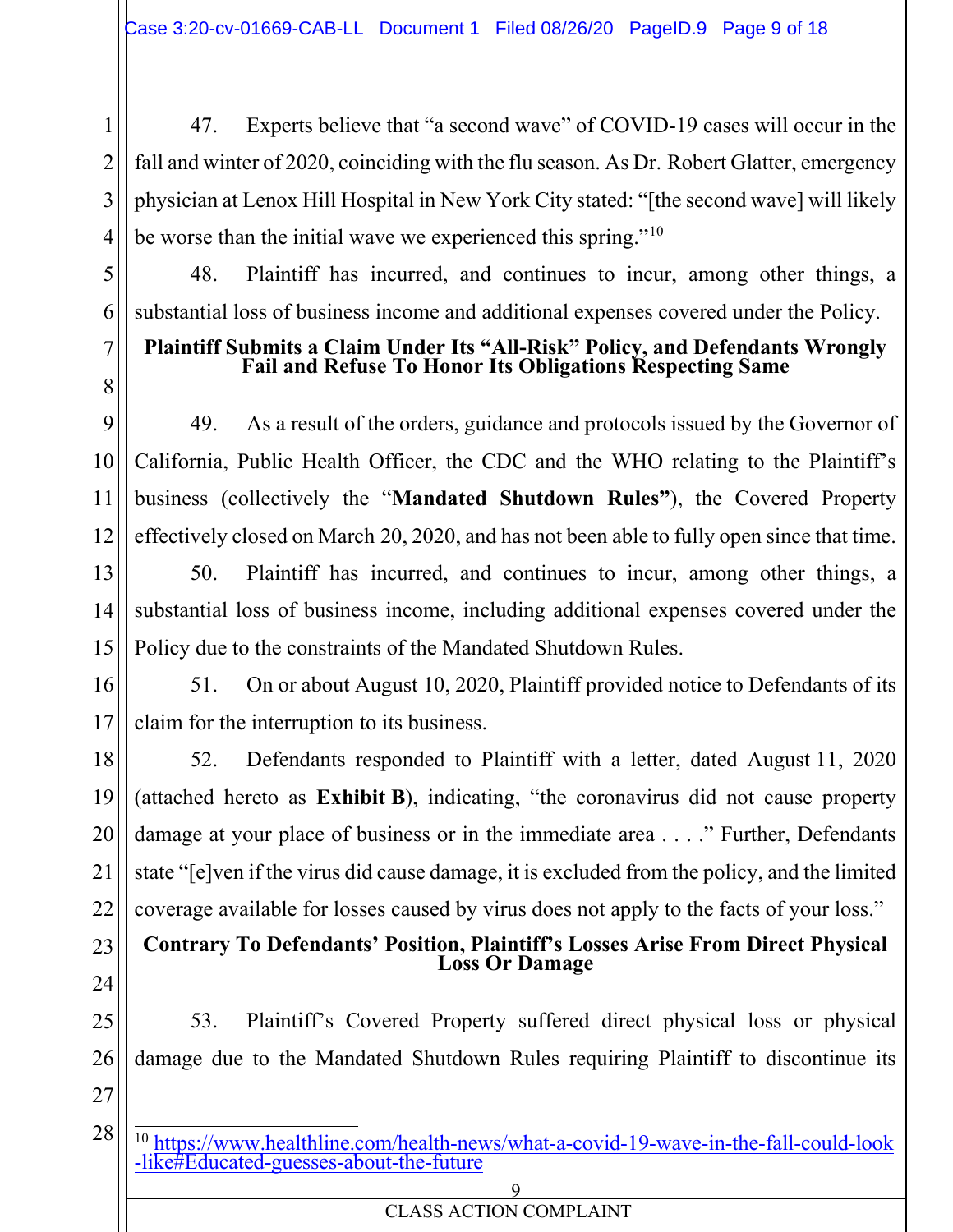2 primary use of the Covered Property. The Mandated Shutdown Rules, in and of themselves, constitute a Covered Cause of Loss within the meaning of the Policy.

54. Alternatively, and to the extent the Mandated Shutdown Rules do not constitute a Covered Cause of Loss within the meaning of the Policy, the COVID-19 public health emergency and the ubiquitous nature of the COVID-19 virus caused a direct physical loss or physical damage to Plaintiff's Covered Property. Specifically, the Covered Property has been rendered unusable for its intended purpose because the highly contagious nature of COVID-19, particularly when people gather inside a building or other closed space for extended periods of time, precludes any meaningful use of the Covered Property.

55. Further, and as an additional basis for coverage under the Policy, the ubiquitous nature of the COVID-19 virus, as explained above, caused direct physical loss or physical damage to property other than Plaintiff's Covered Property, and such loss or damage resulted in an "action by civil authority" prohibiting access to Plaintiff's Covered Property, within the meaning of the Policy.

56. Additionally, Plaintiff's "dependent property" suffered direct physical loss or physical damage as a result of the Mandatory Shutdown Rules, or in the alternative, the ubiquitous nature of the COVID-19 virus, resulting in lost business income to Plaintiff, within the meaning of the Policy.

20

1

3

4

5

6

7

8

9

10

11

12

13

14

15

16

17

18

19

21

22

23

## **Contrary To Defendants' Position, The Virus Exclusion Does Not Apply**

57. The Policy contains a coverage exclusion for losses caused by "[p]resence, growth, proliferation, spread or any activity of 'fungi', wet rot, dry rot, bacteria or virus." ("Virus Exclusion").

24 25 58. The Virus Exclusion does not preclude coverage for Plaintiff's claim under the Policy.

26 27 28 59. First, to the extent that the governmental orders, in and of themselves, constitute direct physical loss of or physical damage to Plaintiff's Covered Properties, the Virus Exclusion simply does not apply.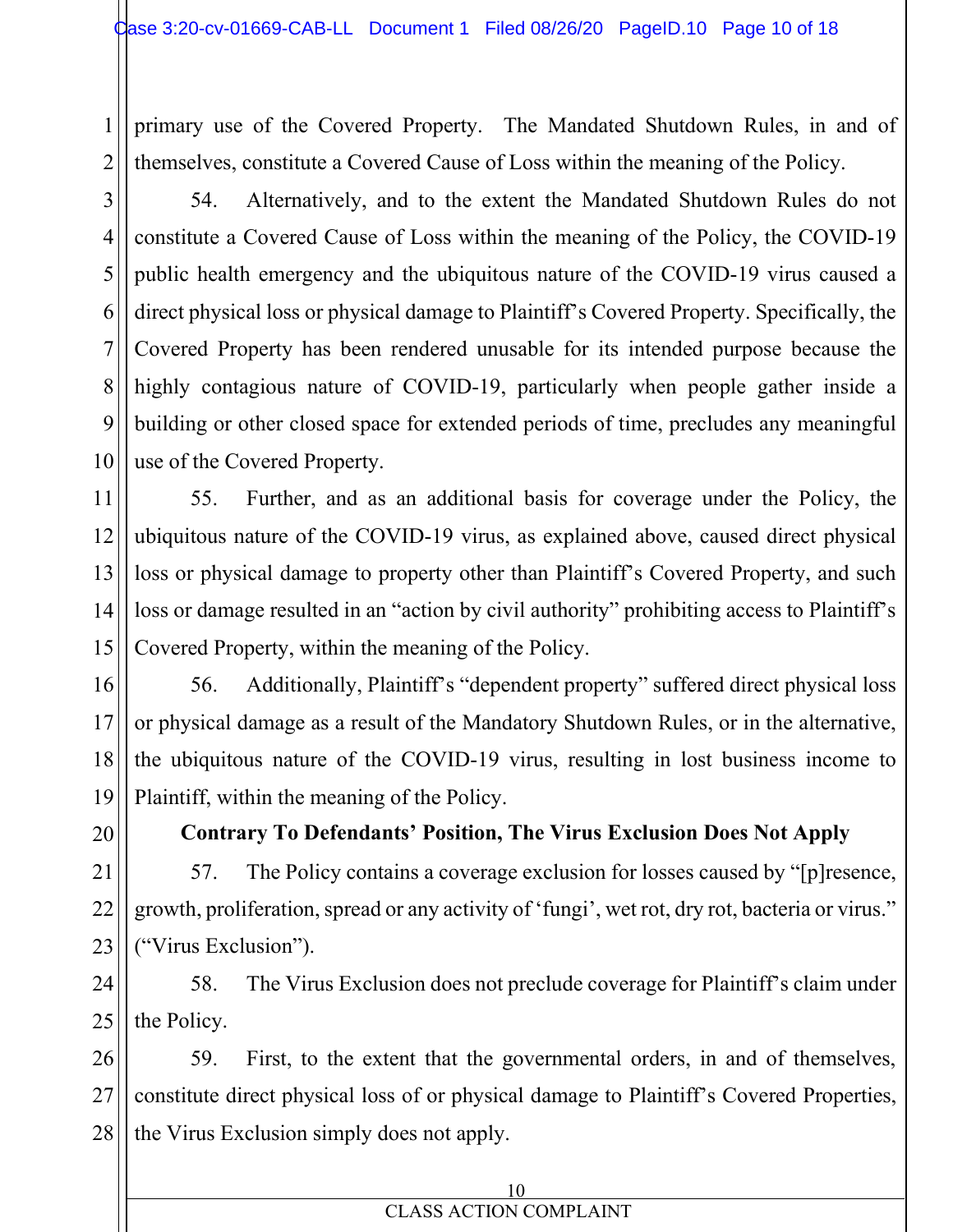3 4 5 60. Further, to the extent that the coverage under the Policy derives from direct physical loss or physical damage caused by the COVID-19 virus, either to Plaintiff's Covered Properties or to property other than Plaintiff's Covered Properties, Defendants should be estopped from enforcing the Virus Exclusion, on principles of regulatory estoppel, as well as general public policy.

61. In 2006, two insurance industry trade groups, Insurance Services Office, Inc. ("ISO") and the American Association of Insurance Services ("AAIS"), represented hundreds of insurers in a national effort to seek approval from state insurance regulators for the adoption of various virus exclusion provisions.

9 10

11

12

13

17

18

19

20

1

2

6

7

8

62. In their filings with the various state regulators (including California), on behalf of the insurers, ISO and AAIS represented that the adoption of the virus exclusion provisions were only meant to "clarify" that coverage for "disease-causing agents" has never been in effect, and was never intended to be included, in the property policies.

14 15 16 63. Specifically, in its "ISO Circular" dated July 6, 2006 and entitled "New Endorsements Filed to Address Exclusion of Loss Due to Virus or Bacteria," ISO represented to the state regulatory bodies that:

While property policies have not been a source of recovery for losses involving contamination by disease-causing agents, the specter of pandemic or hitherto unorthodox transmission of infectious material raises the concern that insurers employing such policies may face claims in which there are efforts to expand coverage to create sources of recovery for such losses, contrary to policy intent.

21

23

24

25

64. Similarly, AAIS, in its "Filing Memorandum" in support of the adoption of

22 virus exclusion provisions, represented:

> Property policies have not been, nor were they intended to be, a source of recovery for loss, cost or expense caused by disease-causing agents. With the possibility of a pandemic, there is concern that claims may result in efforts to expand coverage to create recovery for loss where no coverage was originally intended . . .

26 27 28 This endorsement clarifies that loss, cost, or expense caused by, resulting from, or relating to any virus, bacterium, or other microorganism that causes disease, illness, or physical distress or that is capable of causing disease, illness, or physical distress is excluded . . .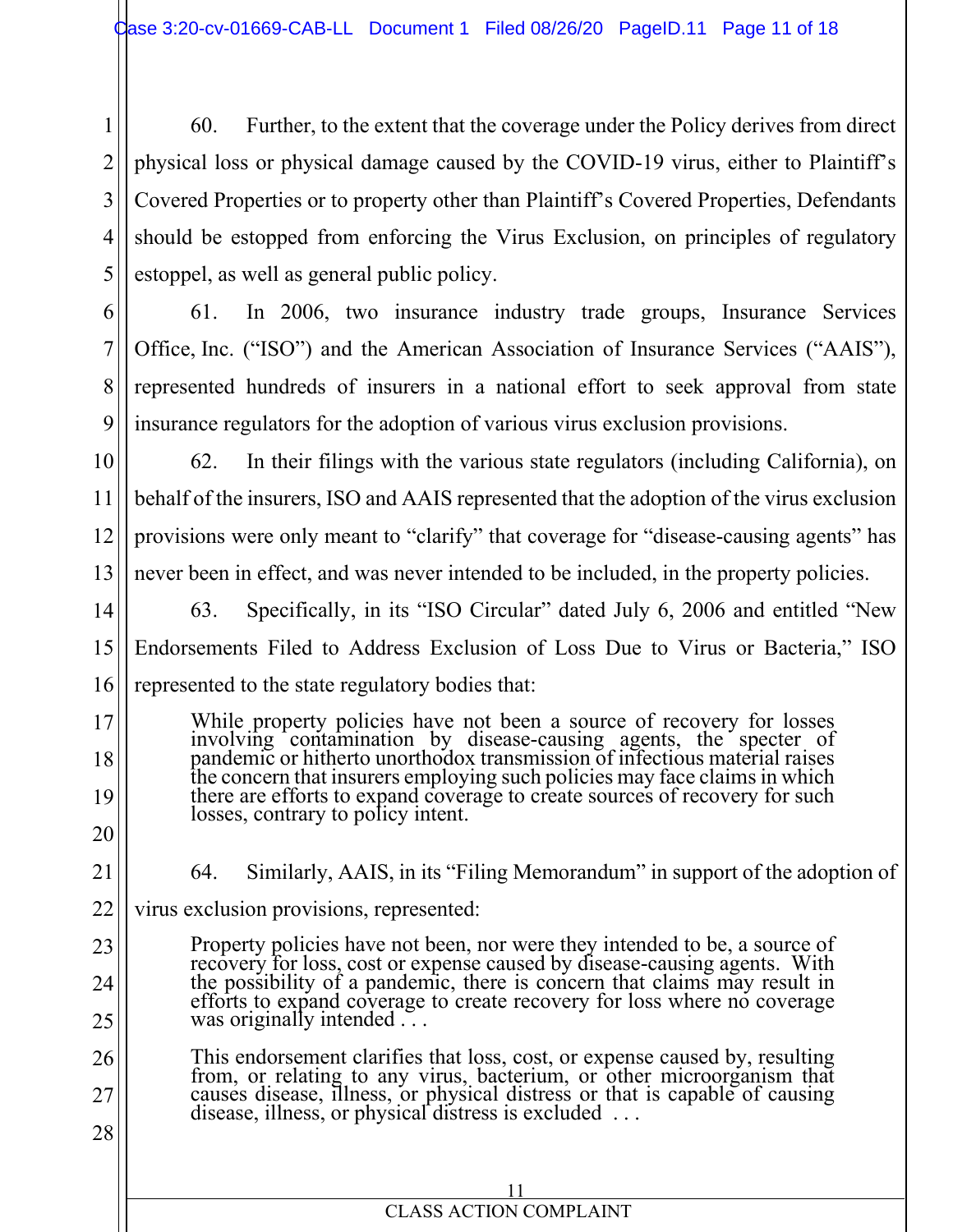65. The foregoing representations made by the insurance industry were false. By 2006, the time of the state applications to approve the virus exclusion provisions, courts had repeatedly found that property insurance policies covered claims involving disease-causing agents, and had held on numerous occasions that any condition making it impossible to use property for its intended use constituted "physical loss or damage to such property."

66. The foregoing assertions by the insurance industry (including Defendants), made to obtain regulatory approval of virus exclusion provisions, were in fact misrepresentations and for this reason, among other public policy concerns, insurers should now be estopped from enforcing the Virus Exclusion to avoid coverage of claims related to the COVID-19 pandemic.

67. In securing approval for the adoption of virus exclusions by misrepresenting to the state regulators that such provisions would not change the scope of coverage, the insurance industry effectively narrowed the scope of the insuring agreement without a commensurate reduction in premiums charged. Under the doctrine of regulatory estoppel, the Court should not permit the insurance industry to benefit from this type of duplicitous conduct before the state regulators.

68. Upon information and belief, Defendants have denied, or will deny, other Class members' claims for coverage under their "all-risk" property damage policies issued by Defendants.

23 69. Defendants' denial of lost business income claims has left Plaintiff and the Class without vital coverage acquired to ensure the survival of their businesses during this temporary suspension of operations.

## **CLASS ACTION ALLEGATIONS**

25 26 70. Plaintiff brings this action individually and as a class action on behalf of the Class, defined as follows:

> 12 CLASS ACTION COMPLAINT

27 All policyholders in the United States who purchased commercial property coverage, including business or interruption income (and extra expense) coverage from Defendants and who have been denied coverage under their<br>policy for lost business income after being ordered by a governmental

1

2

3

4

28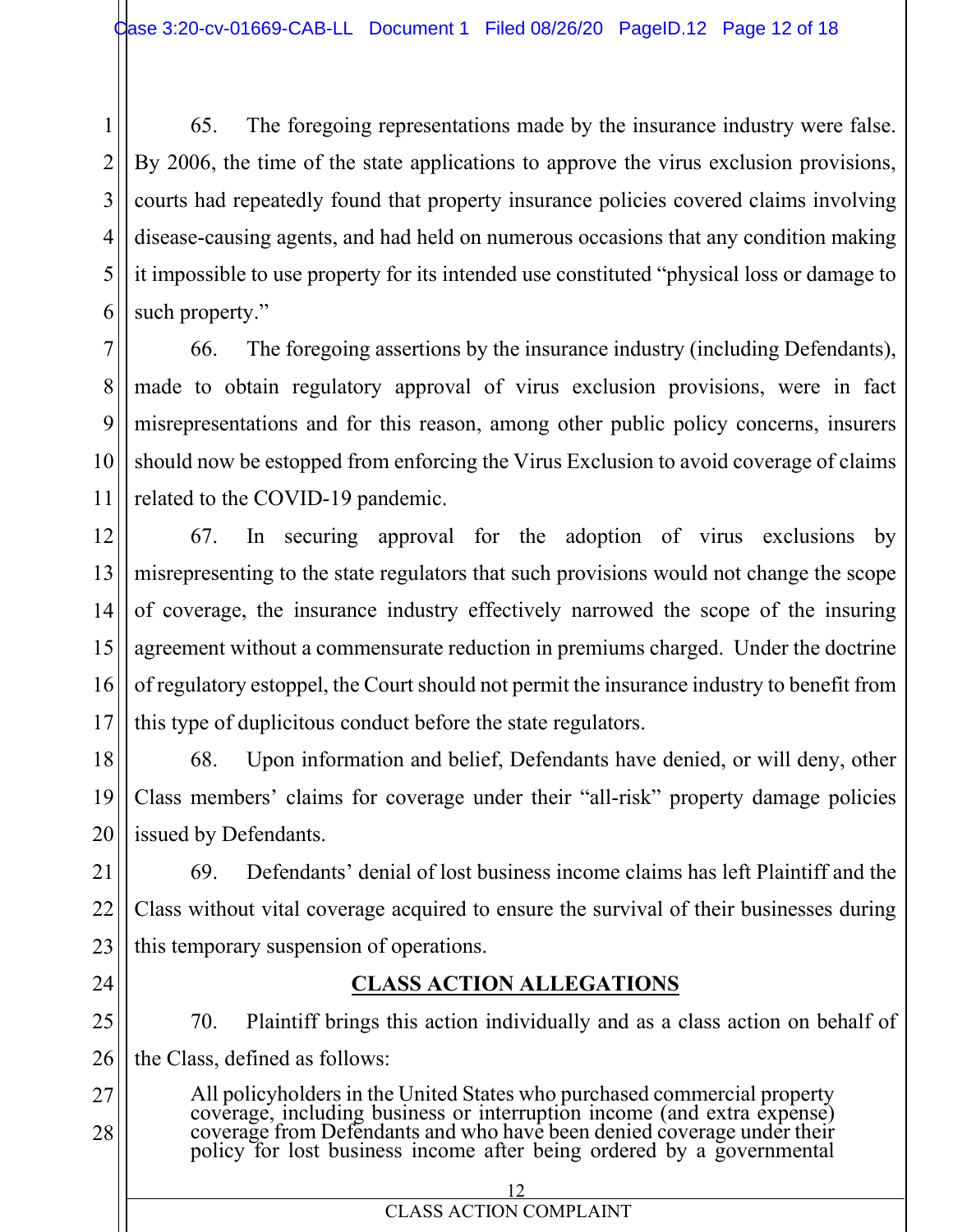entity, in response to the COVID-19 pandemic, to shut down or otherwise curtail or limit in any way their business operations.

71. Excluded from the Class are Defendants and its officers, directors, legal representatives, successors, subsidiaries, and assigns. Also excluded from the Class are any judicial officer presiding over this matter, members of their immediate family, and members of their staff.

72. The members of the Class are so numerous and geographically dispersed that joinder would be impracticable. Class members are readily identifiable from information and records in Defendants' possession, custody, or control.

73. There is a well-defined community of interest in the common questions of law and fact affecting the Class members. These common legal and factual questions include, but are not limited to:

13

1

2

3

4

5

6

7

8

9

10

11

12

14

15

16

17

18

a. whether Defendants owed coverage to Plaintiff and the Class;

b. whether any exclusions to coverage apply;

c. whether Plaintiff and members of the Class are entitled to damages and, if so, the measure of such damages; and

d. whether Plaintiff and members of the Class are entitled to equitable, declaratory and/or other relief, and if so, the nature of such relief.

19 20 21 22 23 24 25 26 27 28 74. Plaintiff's claims are typical of the claims of the absent class members and have a common origin and basis. Plaintiff and absent Class members are all injured by Defendants' refusal to afford the purchased coverage. Plaintiff's claims arise from the same practices and course of conduct giving rise to the claims of the absent Class members and are based on the same legal theories, namely the refusal to provide insurance coverage for the loss. If prosecuted individually, the claims of each Class member would necessarily rely upon the same material facts and legal theories and seek the same relief. Plaintiff's claims arise from the same practices and course of conduct that give rise to the other Class members' claims and are based on the same legal theories.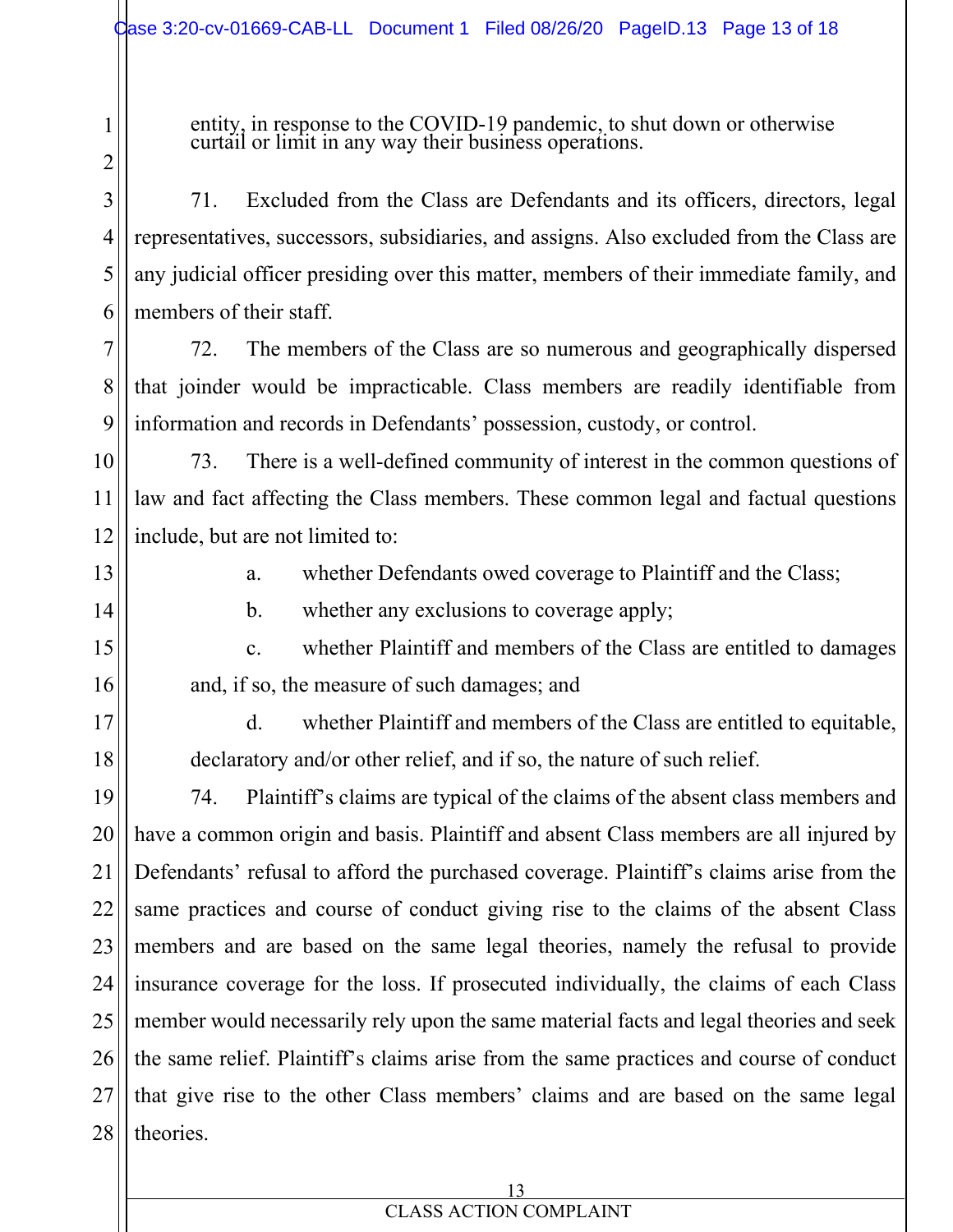1

6

7

11

25

26

27

28

2 3 4 5 75. Plaintiff will fully and adequately assert and protect the interests of the absent Class members and has retained Class counsel who are experienced and qualified in prosecuting class action cases similar to this one. Neither Plaintiff nor Plaintiff's attorneys has any interest contrary to or conflicting with the interests of absent Class members.

76. The questions of law and fact common to all Class members predominate over any questions affecting only individual class members.

8 9 10 12 13 14 15 16 17 77. A class action is superior to all other available methods for the fair and efficient adjudication of this lawsuit because individual litigation of the absent Class members' claims is economically infeasible and procedurally impracticable. Class members share the same factual and legal issues and litigating the claims together will prevent varying, inconsistent, or contradictory judgments, and will prevent delay and expense to all parties and the court system through litigating multiple trials on the same legal and factual issues. Class treatment will also permit Class members to litigate their claims where it would otherwise be too expensive or inefficient to do so. Plaintiff knows of no difficulties in managing this action that would preclude its maintenance as a class action.

18 19 20 21 22 23 24 78. Additionally, the prosecution of separate actions by individual Class members would create a risk of inconsistent or varying adjudications with respect to individual Class members that would establish incompatible standards of conduct for Defendants. Such individual actions would create a risk of adjudications that would be dispositive of the interests of other Class members and impair their interests. Defendants, through their uniform conduct, acted or refused to act on grounds generally applicable to the Class as a whole, making declaratory relief appropriate to the Class as a whole.

## **COUNT I**

## **DECLARATORY RELIEF**

79. Plaintiff incorporates by reference each and every allegation set forth above.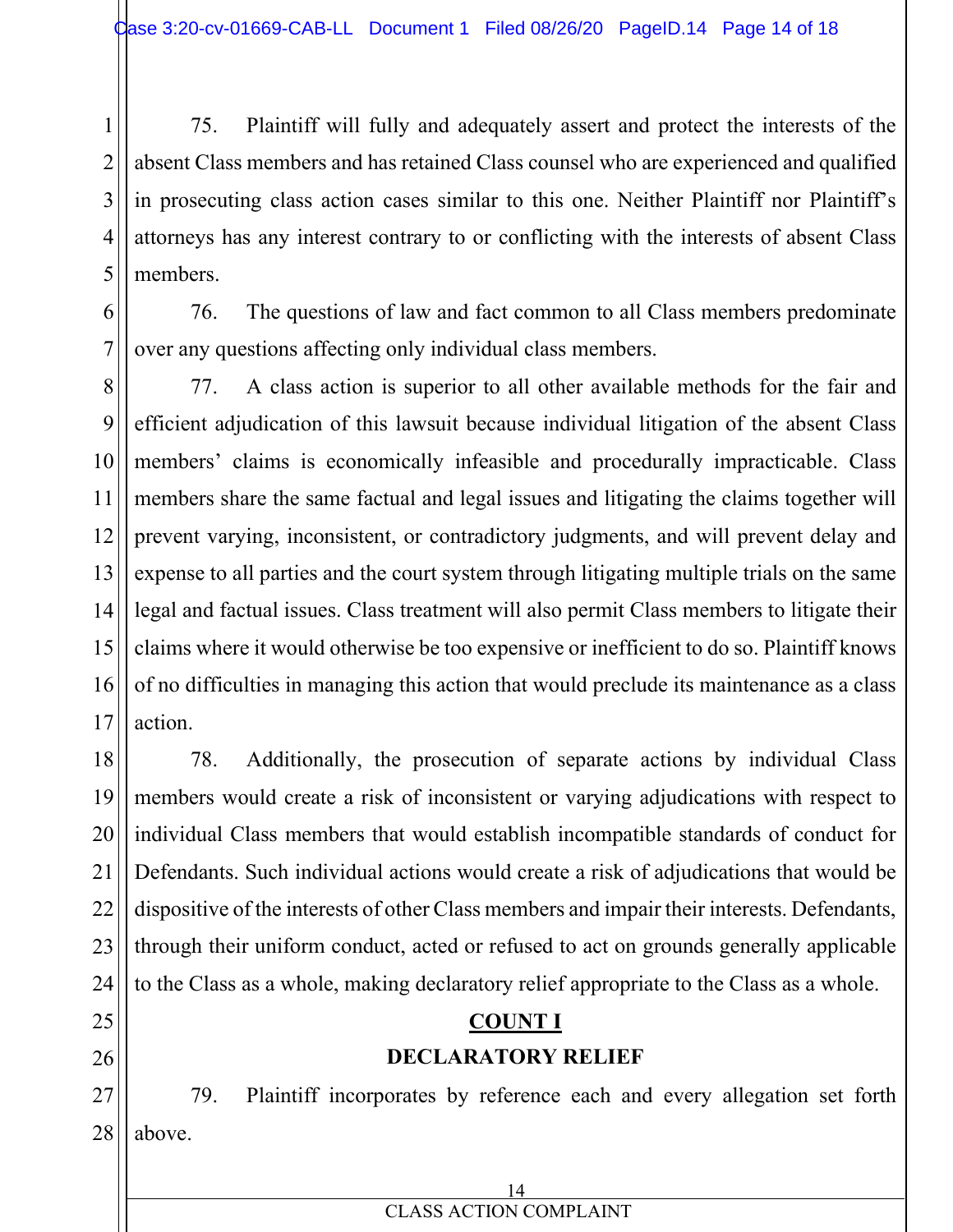80. The Declaratory Judgment Act, 28 U.S.C. § 2201(a), provides that in "a case of actual controversy within its jurisdiction . . . any court of the United States . . . may declare the rights and other legal relations of any interested party seeking such declaration, whether or not further relief is or could be sought." 28 U.S.C. § 2201(a).

5

6

7

8

9

10

11

12

13

1

2

3

4

81. An actual controversy has arisen between Plaintiff and the Defendants as to the rights, duties, responsibilities and obligations of the parties in that Plaintiff contends and Defendants dispute and deny that the Policy provides coverage to Plaintiff for any current and future lost business income, subject to the limit of liability, for the temporary suspension of Plaintiff's operations.

14 15 82. Plaintiff continues to suffer injury and is at risk of future loss as a result of Defendants' failure to abide by its coverage obligation under the Policy. Plaintiff has not yet been able to fully open its office since it originally shut down. Furthermore, the mere occurrence of the COVID-19 virus in the United States in 2020 demonstrates the future risk that Plaintiff could suffer property loss as a result of another widespread virus and related government shutdown orders.

16 83. The Policy provides coverage for "direct physical loss of or physical damage."

84. Plaintiff's loss of use, loss of access, and loss of functionality of the Covered Property when the Mandated Shutdown Rules made it unlawful for Plaintiff to fully access, use, and operate its business at the Covered Property, constitutes a loss to the Covered Property under the Policy. Alternatively, the ubiquitous nature of the COVID-19 virus caused a loss to the Covered Property by preventing Plaintiff from using the Covered Property for its intended purpose.

28 85. Additionally, the Mandated Shutdown Rules or, alternatively, the ubiquitous nature of the COVID-19 virus, caused a physical loss of or physical damage to property other than the Covered Property, thereby invoking coverage under the Policy's "Civil Authority" provision for "actual loss of Business Income" when access to the Covered Property is prohibited by order of civil authority.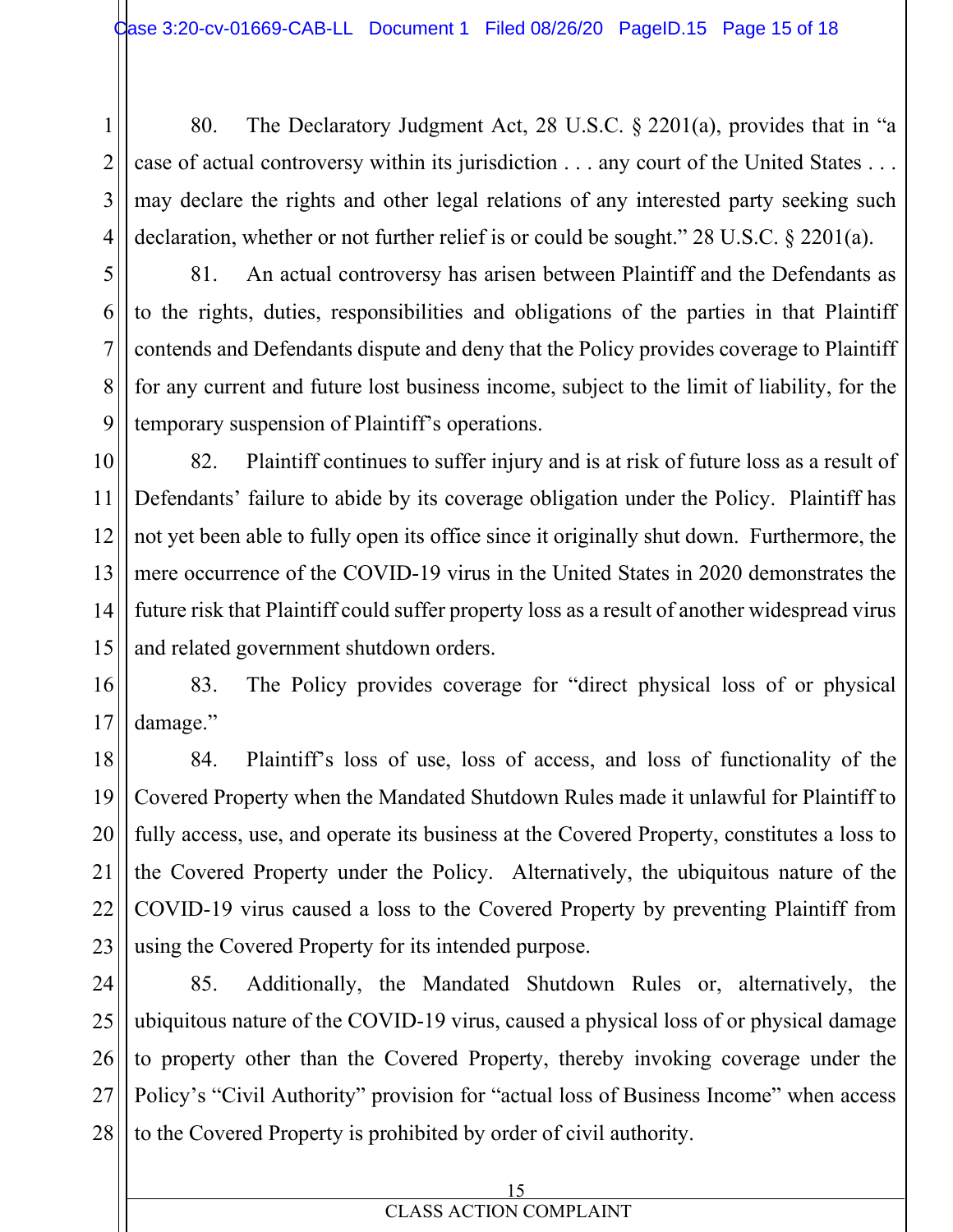1 2 3 4 5 6 7 8 86. Further, the Mandatory Shutdown Rules, or alternatively, the ubiquitous nature of the COVID-19 virus, caused physical loss or physical damage to Plaintiff's "dependent property," thereby invoking coverage under the Policy's "Business Income From Dependent Properties" provision, which provides for the payment of lost Business Income when a Covered Cause of Loss damages "dependent property." As an accounting firm serving the business community, many of Plaintiff's customers, who typically accept Plaintiff's services, suffered physical loss or physical damage to their property.

9 10 11 12 13 14 87. The Policy constitutes a valid and binding agreement obligating the Defendants to indemnify Plaintiff for covered losses. Plaintiff has substantially performed or otherwise satisfied all conditions precedent to bringing this action and obtaining coverage pursuant to the Policy and applicable law, or alternatively, Plaintiff has been excused from performance by Defendants' acts, representations, conduct, or omissions.

88. Defendants have failed to indemnify Plaintiff for its covered losses.

89. No exclusion to coverage applies.

15

16

17

20

21

22

23

90. Plaintiff has suffered and continues to suffer a covered loss under the Policy.

18 19 91. Plaintiff, individually and on behalf of the Class, seeks a Declaratory Judgment that there is coverage for its business interruption losses under the Policy.

## **COUNT II BREACH OF CONTRACT**

92. Plaintiff incorporates by reference Paragraphs 1 through 78 above as if fully set forth herein.

24 25 93. Plaintiff and Defendants entered into a contract of insurance; here, the Policy.

26 27 28 94. As an insurer, Defendants have a duty of good faith and fair dealing towards its insureds, including the obligation to pay for the financial losses suffered by the Plaintiff and members of the Class because of the Mandated Shutdown Rules.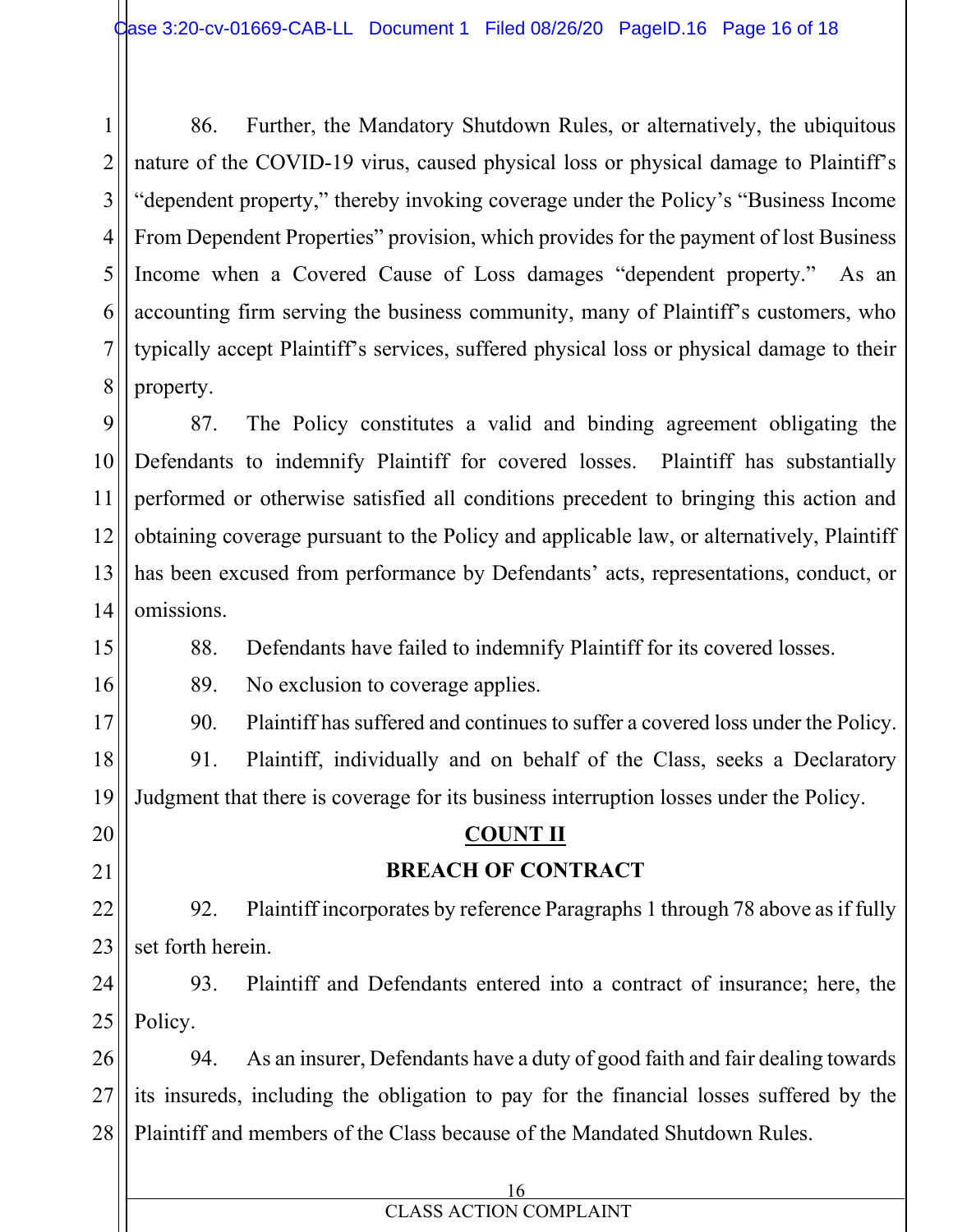1 2 3 95. Plaintiff and members of the Class had a reasonable expectation that the financial losses suffered because of the Mandated Shutdown Rules would be covered under the Policy.

4 5 96. The Class members entered into a substantially identical policy with Defendants.

6 7 97. Under the Policy, Defendants agreed to indemnify Plaintiff and the Class for their business losses as a result of a covered loss.

8

98. Plaintiff and the Class members suffered a covered loss under the Policy.

9 10 11 99. Plaintiff and the Class members timely submitted a notice of claim and satisfied all conditions precedent to receiving the coverage it purchased from Defendants.

12 13 100. Defendants breached their contract with Plaintiff and the Class members by failing and refusing to provide the contracted for coverage.

14 15 16 101. Defendants' breach of the contract has caused Plaintiff and the Class to suffer damages in the amount of their unreimbursed business losses or their limits of liability, whichever is lower.

## **PRAYER FOR RELIEF**

WHEREFORE, Plaintiff herein prays as follows:

2) For damages, costs and attorneys' fees; and

3) For such other relief as the Court may deem proper.

19 20 1) For a declaration that there is coverage under the Policy for the interruption to Plaintiff's business and the associated business income lost therefrom;

21

22

23

25

26

27

28

17

18

TRIAL BY JURY IS DEMANDED.

24 Dated: August 26, 2020

## **CARLSON LYNCH LLP**

By: */s/Todd D. Carpenter* Todd D. Carpenter (234464) tcarpenter@carlsonlynch.com 1350 Columbia St., Ste. 603 San Diego, CA 92101 Tel.: 619-762-1900 Fax: 619-756-6991